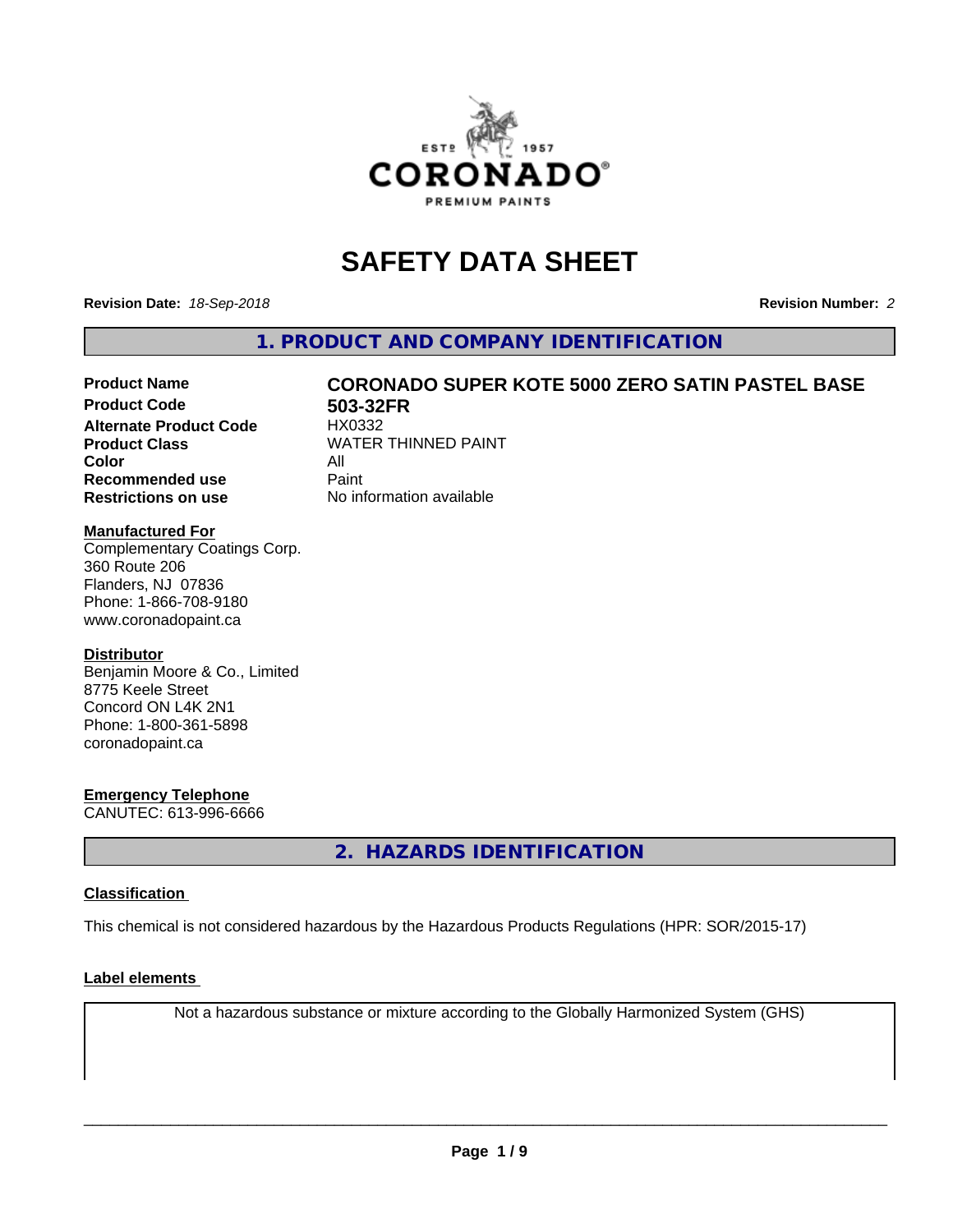**Appearance** liquid

**Odor** little or no odor

**Other information**

No information available

### **3. COMPOSITION INFORMATION ON COMPONENTS**

\_\_\_\_\_\_\_\_\_\_\_\_\_\_\_\_\_\_\_\_\_\_\_\_\_\_\_\_\_\_\_\_\_\_\_\_\_\_\_\_\_\_\_\_\_\_\_\_\_\_\_\_\_\_\_\_\_\_\_\_\_\_\_\_\_\_\_\_\_\_\_\_\_\_\_\_\_\_\_\_\_\_\_\_\_\_\_\_\_\_\_\_\_

| Chemical.<br>name                        | $\sim$ $\sim$<br>~ -<br> | <br>$\sim$<br>mz<br>$\sqrt{2}$ |
|------------------------------------------|--------------------------|--------------------------------|
| --<br>n dioxide<br><u>Hitanium</u>       | -<br>$\sim$<br>ว463<br>  | 200<br>"<br>.<br>- JU 70       |
| <b>Nep</b><br>∘ svenite<br>וhe.<br>line. | ۵۵.<br>$\sim$ $\sim$     | 5%                             |

## **4. FIRST AID MEASURES General Advice General Advice No hazards which require special first aid measures. Eye Contact Exercise 20 All 20 All 20 All 20 All 20 All 20 All 20 All 20 All 20 All 20 All 20 All 20 All 20 All 20 All 20 All 20 All 20 All 20 All 20 All 20 All 20 All 20 All 20 All 20 All 20 All 20 All 20 All 20 All 20** minutes and consult a physician. **Skin Contact** Same of the Mash off immediately with soap and plenty of water while removing all contaminated clothes and shoes. **Inhalation Inhalation Move to fresh air.** If symptoms persist, call a physician. **Ingestion Ingestion Clean mouth with water and afterwards drink plenty of** water. Consult a physician if necessary. **Most Important Symptoms/Effects** None known. **Notes To Physician** Motes **To Physician** Treat symptomatically. **5. FIRE-FIGHTING MEASURES**

| <b>Suitable Extinguishing Media</b>                                    | Use extinguishing measures that are appropriate to local<br>circumstances and the surrounding environment.                                   |
|------------------------------------------------------------------------|----------------------------------------------------------------------------------------------------------------------------------------------|
| <b>Protective Equipment And Precautions For</b><br><b>Firefighters</b> | As in any fire, wear self-contained breathing apparatus<br>pressure-demand, MSHA/NIOSH (approved or equivalent)<br>and full protective gear. |
| <b>Specific Hazards Arising From The Chemical</b>                      | Closed containers may rupture if exposed to fire or<br>extreme heat.                                                                         |
| <b>Sensitivity To Mechanical Impact</b>                                | No.                                                                                                                                          |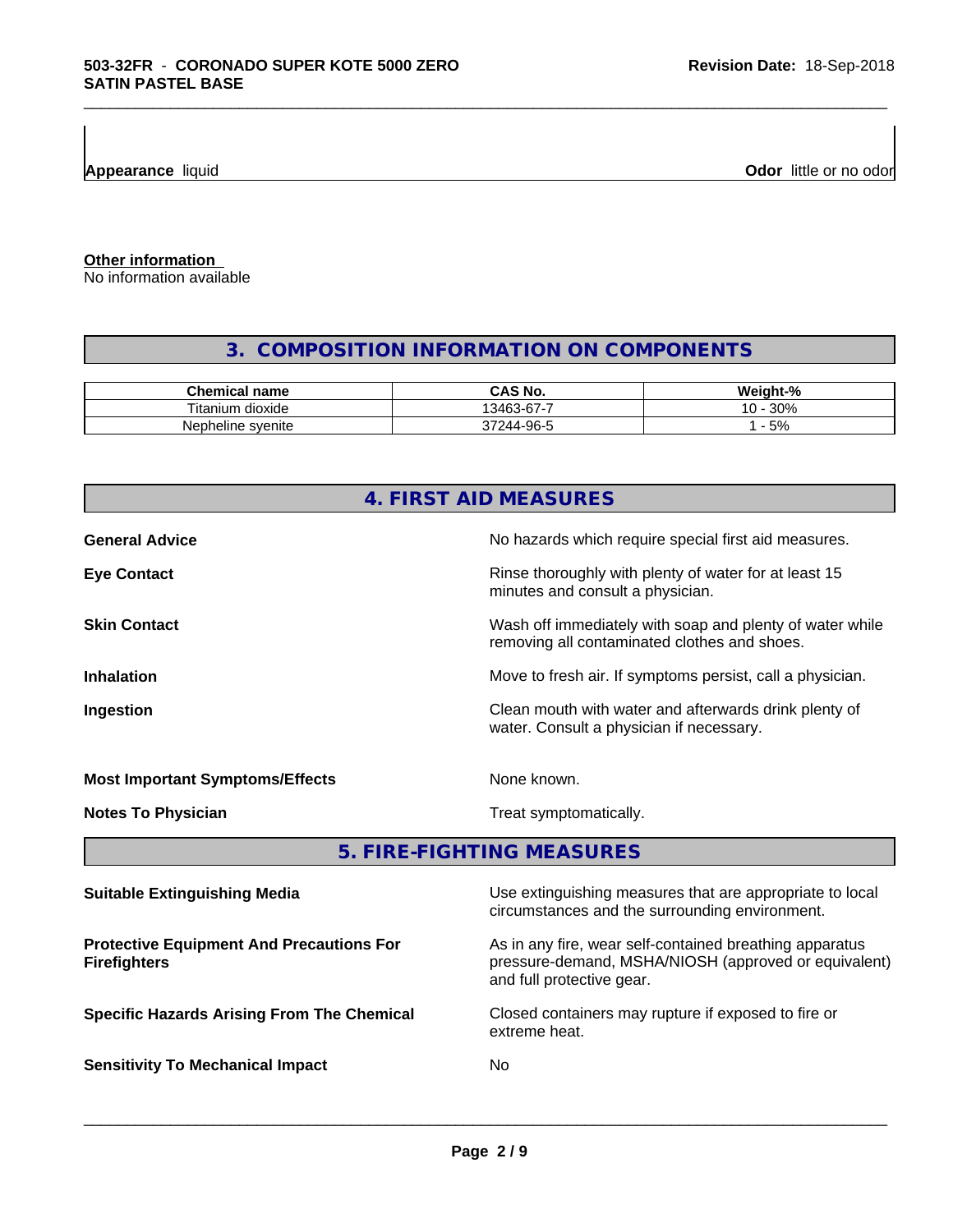| <b>Sensitivity To Static Discharge</b>                                           |                 | No                                                 |                                |
|----------------------------------------------------------------------------------|-----------------|----------------------------------------------------|--------------------------------|
| <b>Flash Point Data</b><br>Flash Point (°F)<br>Flash Point (°C)<br><b>Method</b> |                 | Not applicable<br>Not applicable<br>Not applicable |                                |
| <b>Flammability Limits In Air</b>                                                |                 |                                                    |                                |
| Lower flammability limit:<br><b>Upper flammability limit:</b>                    |                 | Not applicable<br>Not applicable                   |                                |
| <b>NFPA</b><br>Health: 1                                                         | Flammability: 0 | <b>Instability: 0</b>                              | <b>Special: Not Applicable</b> |

\_\_\_\_\_\_\_\_\_\_\_\_\_\_\_\_\_\_\_\_\_\_\_\_\_\_\_\_\_\_\_\_\_\_\_\_\_\_\_\_\_\_\_\_\_\_\_\_\_\_\_\_\_\_\_\_\_\_\_\_\_\_\_\_\_\_\_\_\_\_\_\_\_\_\_\_\_\_\_\_\_\_\_\_\_\_\_\_\_\_\_\_\_

#### **NFPA Legend**

- 0 Not Hazardous
- 1 Slightly
- 2 Moderate
- 3 High
- 4 Severe

*The ratings assigned are only suggested ratings, the contractor/employer has ultimate responsibilities for NFPA ratings where this system is used.*

*Additional information regarding the NFPA rating system is available from the National Fire Protection Agency (NFPA) at www.nfpa.org.*

#### **6. ACCIDENTAL RELEASE MEASURES**

**Personal Precautions Precautions** Avoid contact with skin, eyes and clothing. Ensure adequate ventilation.

**Other Information Other Information Prevent further leakage or spillage if safe to do so.** 

**Environmental precautions** See Section 12 for additional Ecological Information.

**Methods for Cleaning Up Example 20 Soak** up with inert absorbent material. Sweep up and shovel into suitable containers for disposal.

vapors, spray mists or sanding dust. In case of insufficient

ventilation, wear suitable respiratory equipment.

**7. HANDLING AND STORAGE**

**Handling Handling Avoid contact with skin, eyes and clothing. Avoid breathing** 

**Storage Keep container tightly closed.** Keep out of the reach of

**Incompatible Materials Incompatible Materials No information available** 

 $\overline{\phantom{a}}$  ,  $\overline{\phantom{a}}$  ,  $\overline{\phantom{a}}$  ,  $\overline{\phantom{a}}$  ,  $\overline{\phantom{a}}$  ,  $\overline{\phantom{a}}$  ,  $\overline{\phantom{a}}$  ,  $\overline{\phantom{a}}$  ,  $\overline{\phantom{a}}$  ,  $\overline{\phantom{a}}$  ,  $\overline{\phantom{a}}$  ,  $\overline{\phantom{a}}$  ,  $\overline{\phantom{a}}$  ,  $\overline{\phantom{a}}$  ,  $\overline{\phantom{a}}$  ,  $\overline{\phantom{a}}$ 

**8. EXPOSURE CONTROLS/PERSONAL PROTECTION**

children.

**Exposure Limits**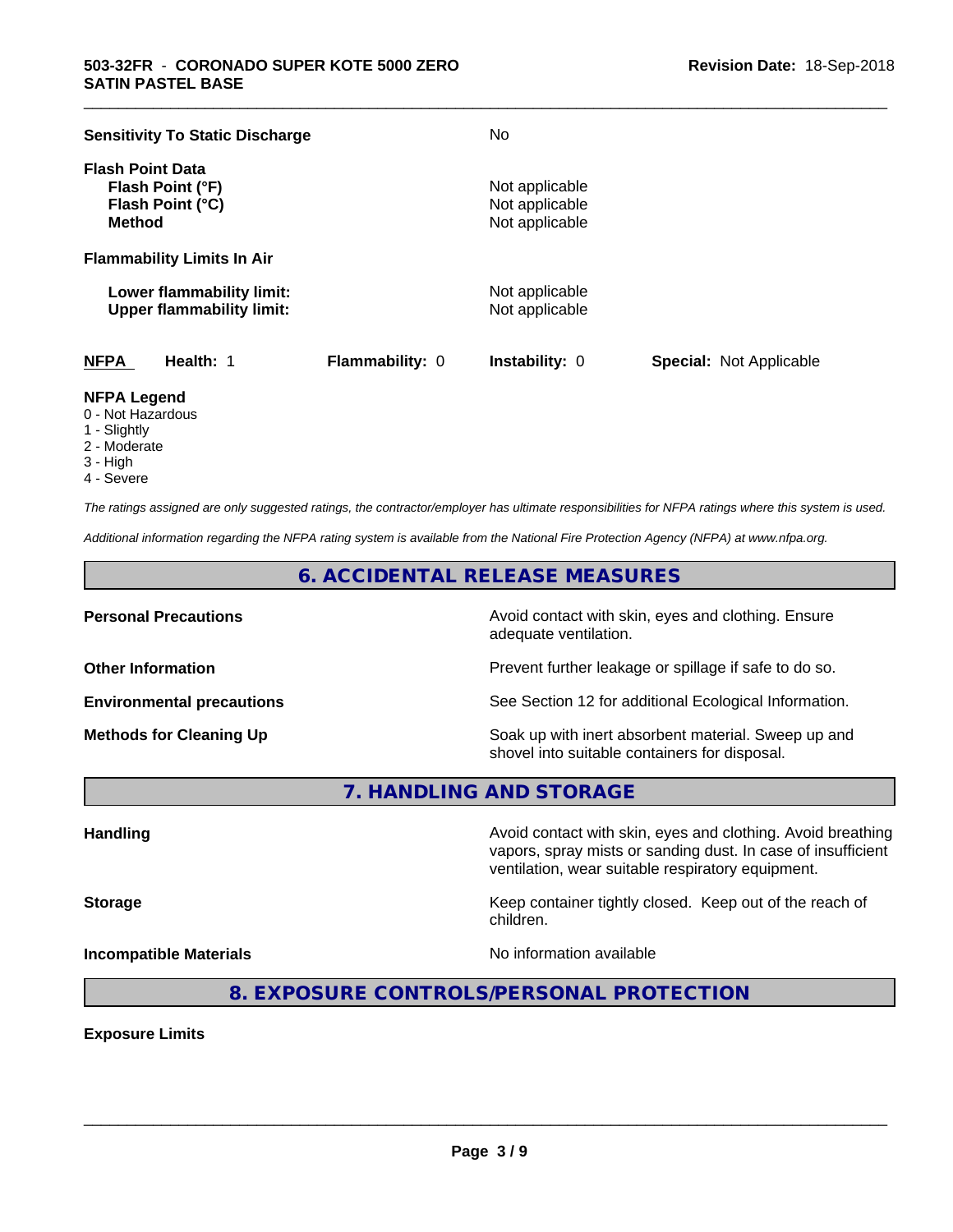| <b>Chemical name</b> | <b>ACGIH TLV</b>         | Alberta                    | <b>British Columbia</b>                                      | Ontario                       | Quebec                                 |
|----------------------|--------------------------|----------------------------|--------------------------------------------------------------|-------------------------------|----------------------------------------|
| Titanium dioxide     | <b>TWA</b><br>10 ma/mª - | <b>TWA</b><br>10 ma/m $^3$ | <b>TWA</b><br>10 mg/m <sup>3</sup> -                         | 10 mg/m $3$ - TWA             | <b>TWAEV</b><br>10 mg/m <sup>3</sup> - |
|                      |                          |                            | <b>TWA</b><br>$3 \text{ ma/m}$ <sup>3</sup> - $\overline{1}$ |                               |                                        |
| Nepheline svenite    | N/E                      | N/E                        | N/E                                                          | TWA<br>10 mg/m <sup>3</sup> - | N/E                                    |

\_\_\_\_\_\_\_\_\_\_\_\_\_\_\_\_\_\_\_\_\_\_\_\_\_\_\_\_\_\_\_\_\_\_\_\_\_\_\_\_\_\_\_\_\_\_\_\_\_\_\_\_\_\_\_\_\_\_\_\_\_\_\_\_\_\_\_\_\_\_\_\_\_\_\_\_\_\_\_\_\_\_\_\_\_\_\_\_\_\_\_\_\_

#### **Legend**

ACGIH - American Conference of Governmental Industrial Hygienists Alberta - Alberta Occupational Exposure Limits British Columbia - British Columbia Occupational Exposure Limits Ontario - Ontario Occupational Exposure Limits Quebec - Quebec Occupational Exposure Limits N/E - Not established

# **Personal Protective Equipment**<br>**Eye/Face Protection**

**Engineering Measures Engineering Measures Engineering Measures Ensure adequate ventilation, especially in confined areas.** 

Safety glasses with side-shields. **Skin Protection Protection Protective gloves and impervious clothing. Respiratory Protection In case of insufficient ventilation wear suitable respiratory** equipment.

**Hygiene Measures Avoid contact with skin, eyes and clothing. Remove and Avoid contact with skin, eyes and clothing. Remove and** wash contaminated clothing before re-use. Wash thoroughly after handling.

#### **9. PHYSICAL AND CHEMICAL PROPERTIES**

| Flash Point (°F)<br>Not applicable<br>Not applicable<br>Flash Point (°C)<br>Not applicable<br><b>Method</b><br>Not applicable<br><b>Flammability (solid, gas)</b><br><b>Upper flammability limit:</b><br>Not applicable<br>Not applicable<br>Lower flammability limit:<br>No information available<br><b>Autoignition Temperature (°F)</b> | Appearance<br>Odor<br><b>Odor Threshold</b><br>Density (Ibs/gal)<br><b>Specific Gravity</b><br>рH<br><b>Viscosity (cps)</b><br>Solubility(ies)<br><b>Water solubility</b><br><b>Evaporation Rate</b><br>Vapor pressure @20 °C (kPa)<br>Vapor density<br>Wt. % Solids<br>Vol. % Solids<br>Wt. % Volatiles<br>Vol. % Volatiles<br><b>VOC Regulatory Limit (g/L)</b><br><b>Boiling Point (°F)</b><br><b>Boiling Point (°C)</b><br><b>Freezing Point (°F)</b> | liquid<br>little or no odor<br>No information available<br>$9.8 - 10.2$<br>$1.17 - 1.22$<br>No information available<br>No information available<br>No information available<br>No information available<br>No information available<br>No information available<br>No information available<br>$40 - 50$<br>$30 - 40$<br>$50 - 60$<br>$60 - 70$<br>< 5<br>212<br>100<br>32 |
|--------------------------------------------------------------------------------------------------------------------------------------------------------------------------------------------------------------------------------------------------------------------------------------------------------------------------------------------|-----------------------------------------------------------------------------------------------------------------------------------------------------------------------------------------------------------------------------------------------------------------------------------------------------------------------------------------------------------------------------------------------------------------------------------------------------------|-----------------------------------------------------------------------------------------------------------------------------------------------------------------------------------------------------------------------------------------------------------------------------------------------------------------------------------------------------------------------------|
| <b>Freezing Point (°C)</b><br>0                                                                                                                                                                                                                                                                                                            |                                                                                                                                                                                                                                                                                                                                                                                                                                                           |                                                                                                                                                                                                                                                                                                                                                                             |
|                                                                                                                                                                                                                                                                                                                                            |                                                                                                                                                                                                                                                                                                                                                                                                                                                           |                                                                                                                                                                                                                                                                                                                                                                             |
|                                                                                                                                                                                                                                                                                                                                            |                                                                                                                                                                                                                                                                                                                                                                                                                                                           |                                                                                                                                                                                                                                                                                                                                                                             |
|                                                                                                                                                                                                                                                                                                                                            |                                                                                                                                                                                                                                                                                                                                                                                                                                                           |                                                                                                                                                                                                                                                                                                                                                                             |
|                                                                                                                                                                                                                                                                                                                                            |                                                                                                                                                                                                                                                                                                                                                                                                                                                           |                                                                                                                                                                                                                                                                                                                                                                             |
|                                                                                                                                                                                                                                                                                                                                            |                                                                                                                                                                                                                                                                                                                                                                                                                                                           |                                                                                                                                                                                                                                                                                                                                                                             |
|                                                                                                                                                                                                                                                                                                                                            |                                                                                                                                                                                                                                                                                                                                                                                                                                                           |                                                                                                                                                                                                                                                                                                                                                                             |
|                                                                                                                                                                                                                                                                                                                                            |                                                                                                                                                                                                                                                                                                                                                                                                                                                           |                                                                                                                                                                                                                                                                                                                                                                             |
|                                                                                                                                                                                                                                                                                                                                            |                                                                                                                                                                                                                                                                                                                                                                                                                                                           |                                                                                                                                                                                                                                                                                                                                                                             |
|                                                                                                                                                                                                                                                                                                                                            |                                                                                                                                                                                                                                                                                                                                                                                                                                                           |                                                                                                                                                                                                                                                                                                                                                                             |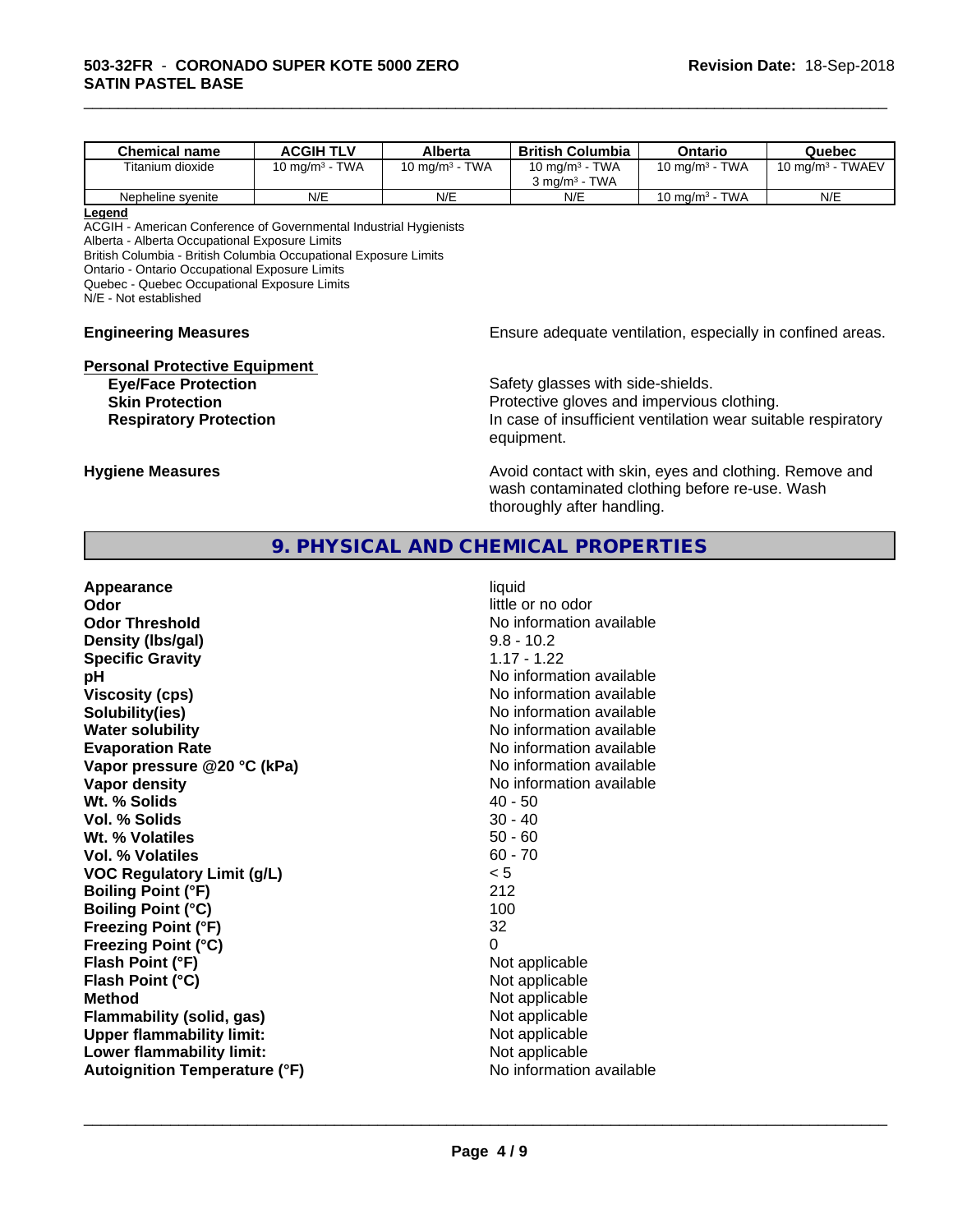**Autoignition Temperature (°C)**<br> **Decomposition Temperature (°F)** No information available **Decomposition Temperature (°F)**<br> **Decomposition Temperature (°C)**<br>
No information available **Decomposition Temperature (°C) Partition coefficient** 

\_\_\_\_\_\_\_\_\_\_\_\_\_\_\_\_\_\_\_\_\_\_\_\_\_\_\_\_\_\_\_\_\_\_\_\_\_\_\_\_\_\_\_\_\_\_\_\_\_\_\_\_\_\_\_\_\_\_\_\_\_\_\_\_\_\_\_\_\_\_\_\_\_\_\_\_\_\_\_\_\_\_\_\_\_\_\_\_\_\_\_\_\_

## **10. STABILITY AND REACTIVITY**

| <b>Reactivity</b>                         | Not Applicable                           |
|-------------------------------------------|------------------------------------------|
| <b>Chemical Stability</b>                 | Stable under normal conditions.          |
| <b>Conditions to avoid</b>                | Prevent from freezing.                   |
| <b>Incompatible Materials</b>             | No materials to be especially mentioned. |
| <b>Hazardous Decomposition Products</b>   | None under normal use.                   |
| <b>Possibility of hazardous reactions</b> | None under normal conditions of use.     |

#### **11. TOXICOLOGICAL INFORMATION**

#### **Product Information Information on likely routes of exposure**

**Principal Routes of Exposure Exposure** Eye contact, skin contact and inhalation.

**Acute Toxicity** 

**Product Information Internation International Contract Contract Area Mondaterry Area Mondaterry Area Mondaterry Area Mondaterry Area Mondaterry Area Mondaterry Area Mondaterry Area Mondaterry Area Mondaterry Area Mond** 

#### **Symptoms** related to the physical, chemical and toxicological characteristics

**Symptoms** No information available

#### **Delayed and immediate effects as well as chronic effects from short and long-term exposure**

| May cause slight irritation                                                                                     |
|-----------------------------------------------------------------------------------------------------------------|
| Substance may cause slight skin irritation. Prolonged or<br>repeated contact may dry skin and cause irritation. |
| May cause irritation of respiratory tract.                                                                      |
| Ingestion may cause gastrointestinal irritation, nausea,<br>vomiting and diarrhea.                              |
| No information available.                                                                                       |
| No information available.                                                                                       |
| No information available.                                                                                       |
| No information available.                                                                                       |
| No information available.                                                                                       |
| No information available.                                                                                       |
| No information available.                                                                                       |
| No information available.                                                                                       |
| No information available.                                                                                       |
| No information available.                                                                                       |
|                                                                                                                 |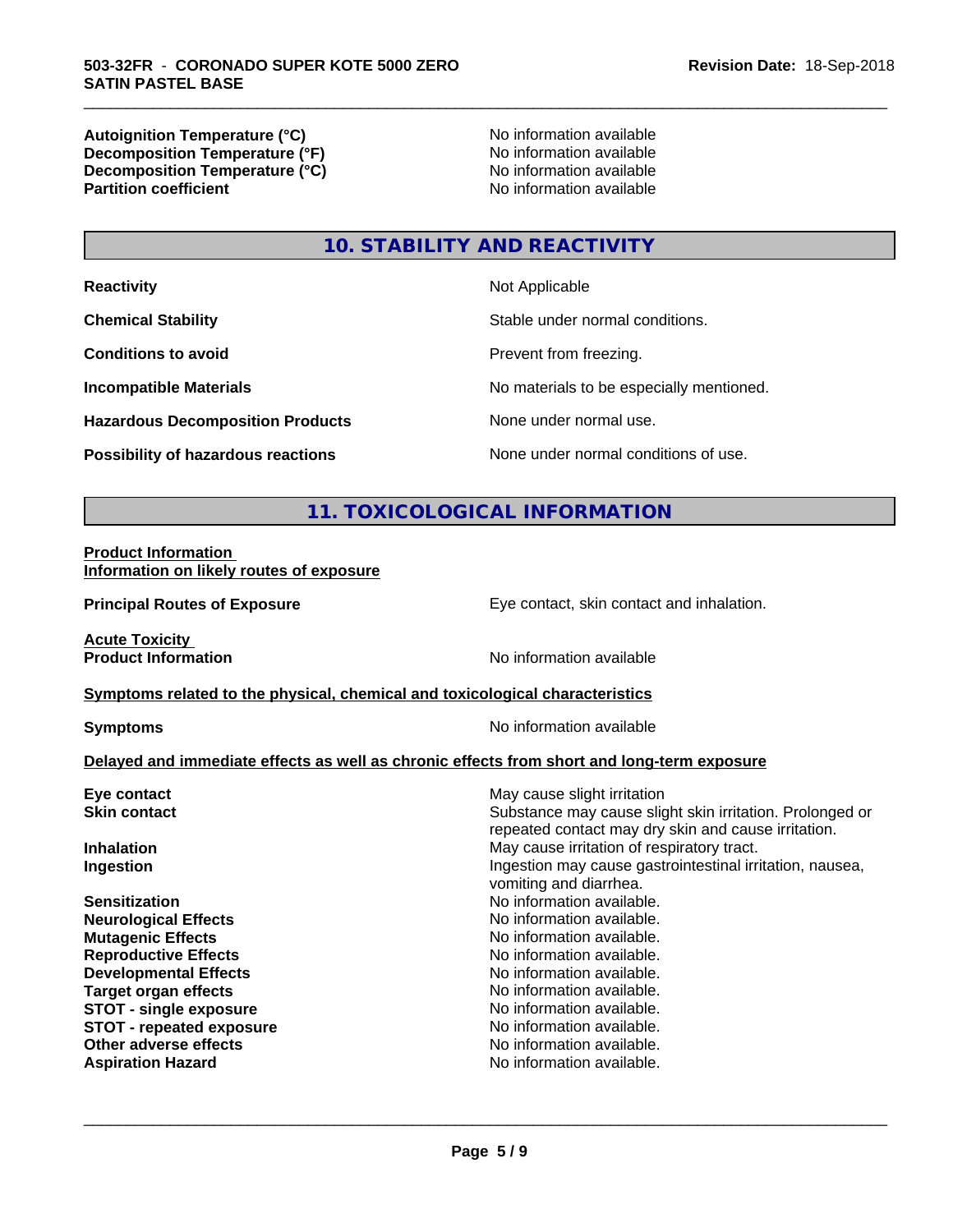#### **Numerical measures of toxicity**

#### **The following values are calculated based on chapter 3.1 of the GHS document**

|  | <b>ATEmix (oral)</b> |
|--|----------------------|
|  |                      |

**ATEMIX (1999)** 70277 mg/kg

\_\_\_\_\_\_\_\_\_\_\_\_\_\_\_\_\_\_\_\_\_\_\_\_\_\_\_\_\_\_\_\_\_\_\_\_\_\_\_\_\_\_\_\_\_\_\_\_\_\_\_\_\_\_\_\_\_\_\_\_\_\_\_\_\_\_\_\_\_\_\_\_\_\_\_\_\_\_\_\_\_\_\_\_\_\_\_\_\_\_\_\_\_

#### **Component Information**

Titanium dioxide LD50 Oral: > 10000 mg/kg (Rat)

#### **Chronic Toxicity**

#### **Carcinogenicity**

*The information below indicateswhether each agency has listed any ingredient as a carcinogen:.*

| <b>Chemical name</b> | <b>IARC</b>                     | <b>NTP</b> |
|----------------------|---------------------------------|------------|
|                      | 2B<br>Possible Human Carcinogen |            |
| Titanium<br>dioxide  |                                 |            |

• Although IARC has classified titanium dioxide as possibly carcinogenic to humans (2B), their summary concludes: "No significant exposure to titanium dioxide is thought to occur during the use of products in which titanium dioxide is bound to other materials, such as paint."

#### **Legend**

IARC - International Agency for Research on Cancer NTP - National Toxicity Program OSHA - Occupational Safety & Health Administration

**12. ECOLOGICAL INFORMATION**

#### **Ecotoxicity Effects**

The environmental impact of this product has not been fully investigated.

#### **Product Information**

#### **Acute Toxicity to Fish**

No information available

#### **Acute Toxicity to Aquatic Invertebrates**

No information available

#### **Acute Toxicity to Aquatic Plants**

No information available

#### **Persistence / Degradability**

No information available.

#### **Bioaccumulation**

No information available.

#### **Mobility in Environmental Media**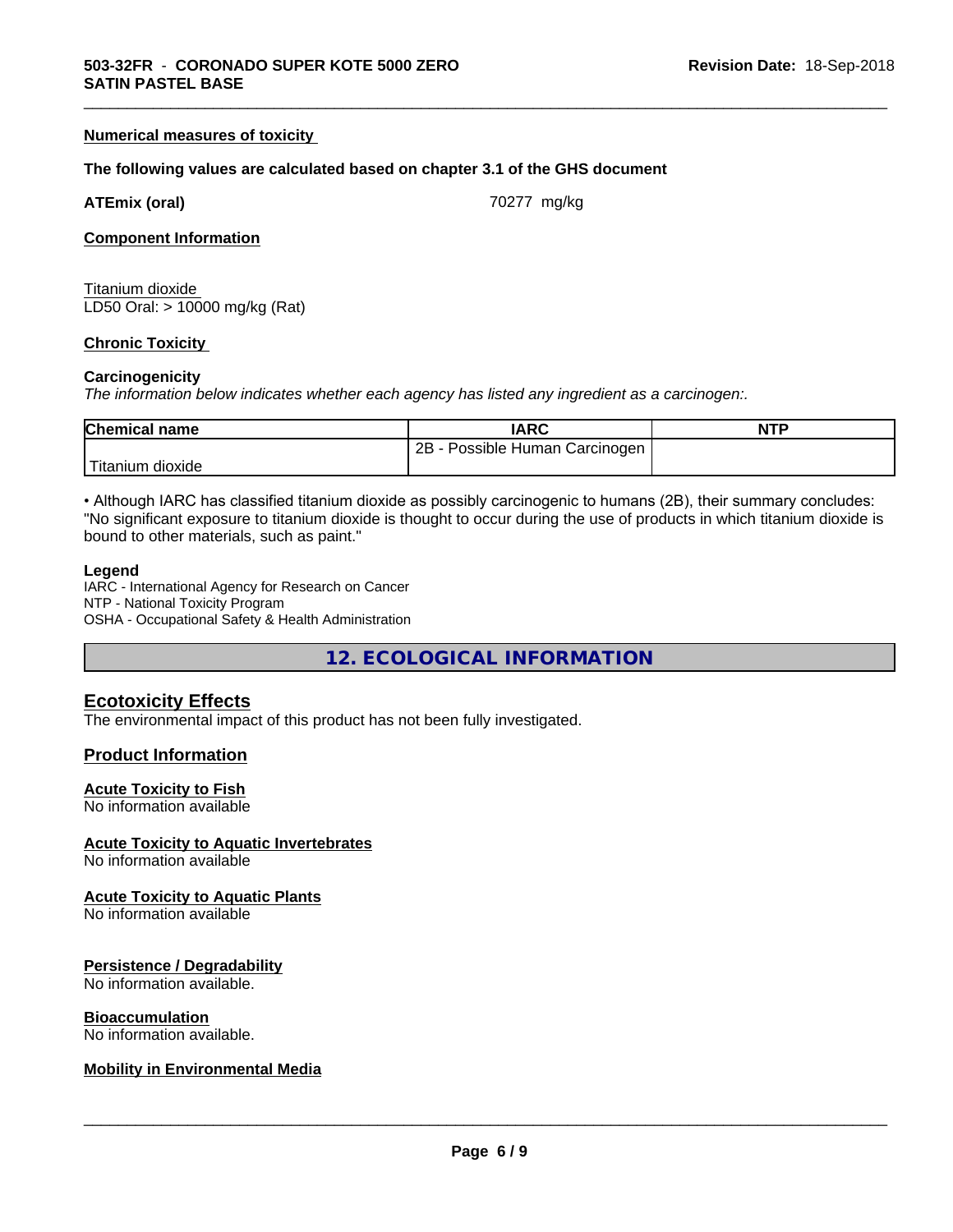No information available.

#### **Ozone**

No information available

#### **Component Information**

#### **Acute Toxicity to Fish**

Titanium dioxide  $LCS0:$  > 1000 mg/L (Fathead Minnow - 96 hr.)

#### **Acute Toxicity to Aquatic Invertebrates**

No information available

#### **Acute Toxicity to Aquatic Plants**

No information available

**13. DISPOSAL CONSIDERATIONS**

\_\_\_\_\_\_\_\_\_\_\_\_\_\_\_\_\_\_\_\_\_\_\_\_\_\_\_\_\_\_\_\_\_\_\_\_\_\_\_\_\_\_\_\_\_\_\_\_\_\_\_\_\_\_\_\_\_\_\_\_\_\_\_\_\_\_\_\_\_\_\_\_\_\_\_\_\_\_\_\_\_\_\_\_\_\_\_\_\_\_\_\_\_

**Waste Disposal Method** Dispose of in accordance with federal, state, provincial, and local regulations. Local requirements may vary, consult your sanitation department or state-designated environmental protection agency for more disposal options.

**14. TRANSPORT INFORMATION**

| <b>TDG</b>         | Not regulated |
|--------------------|---------------|
| <b>ICAO / IATA</b> | Not regulated |
| <b>IMDG / IMO</b>  | Not regulated |

#### **15. REGULATORY INFORMATION**

#### **International Inventories**

| <b>TSCA: United States</b> | Yes - All components are listed or exempt. |
|----------------------------|--------------------------------------------|
| <b>DSL: Canada</b>         | Yes - All components are listed or exempt. |

#### **National Pollutant Release Inventory (NPRI)**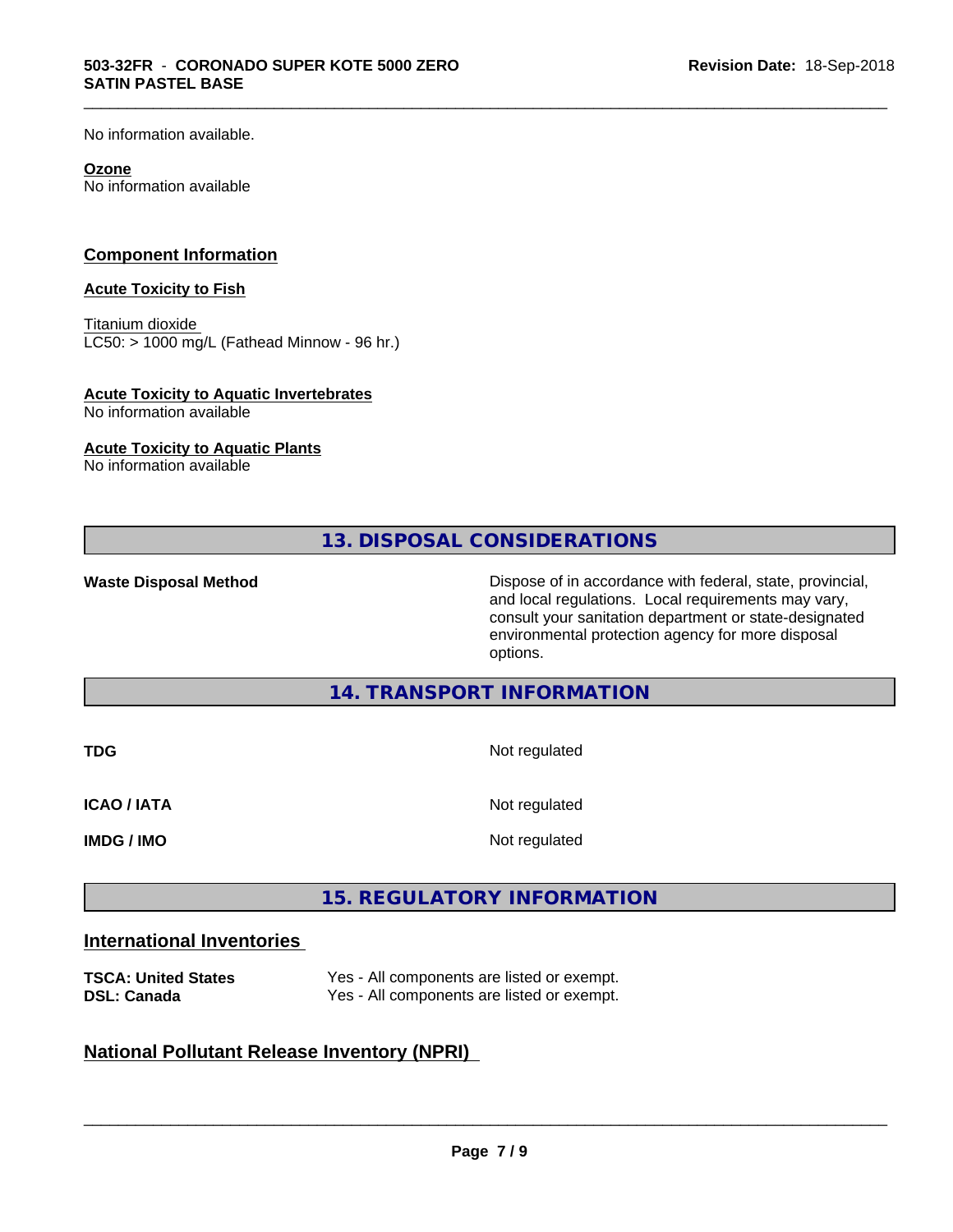#### **NPRI Parts 1- 4**

This product contains the following Parts 1-4 NPRI chemicals:

#### *None*

#### **NPRI Part 5**

This product contains the following NPRI Part 5 Chemicals:

*None*

#### **WHMIS Regulatory Status**

This product has been classified in accordance with the hazard criteria of the Hazardous Products Regulations (HPR) and the SDS contains all the information required by the HPR.

\_\_\_\_\_\_\_\_\_\_\_\_\_\_\_\_\_\_\_\_\_\_\_\_\_\_\_\_\_\_\_\_\_\_\_\_\_\_\_\_\_\_\_\_\_\_\_\_\_\_\_\_\_\_\_\_\_\_\_\_\_\_\_\_\_\_\_\_\_\_\_\_\_\_\_\_\_\_\_\_\_\_\_\_\_\_\_\_\_\_\_\_\_

| 16. OTHER INFORMATION                    |           |                        |                             |  |
|------------------------------------------|-----------|------------------------|-----------------------------|--|
| HMIS -                                   | Health: 1 | <b>Flammability: 0</b> | <b>Reactivity: 0 PPE: -</b> |  |
| <b>HMIS Legend</b><br>0 - Minimal Hazard |           |                        |                             |  |

- 
- 1 Slight Hazard
- 2 Moderate Hazard
- 3 Serious Hazard
- 4 Severe Hazard
- \* Chronic Hazard

X - Consult your supervisor or S.O.P. for "Special" handling instructions.

*Note: The PPE rating has intentionally been left blank. Choose appropriate PPE that will protect employees from the hazards the material will present under the actual normal conditions of use.*

*Caution: HMISÒ ratings are based on a 0-4 rating scale, with 0 representing minimal hazards or risks, and 4 representing significant hazards or risks. Although HMISÒ ratings are not required on MSDSs under 29 CFR 1910.1200, the preparer, has chosen to provide them. HMISÒ ratings are to be used only in conjunction with a fully implemented HMISÒ program by workers who have received appropriate HMISÒ training. HMISÒ is a registered trade and service mark of the NPCA. HMISÒ materials may be purchased exclusively from J. J. Keller (800) 327-6868.*

 **WARNING!** If you scrape, sand, or remove old paint, you may release lead dust. LEAD IS TOXIC. EXPOSURE TO LEAD DUST CAN CAUSE SERIOUS ILLNESS, SUCH AS BRAIN DAMAGE, ESPECIALLY IN CHILDREN. PREGNANT WOMEN SHOULD ALSO AVOID EXPOSURE.Wear a NIOSH approved respirator to control lead exposure. Clean up carefully with a HEPA vacuum and a wet mop. Before you start, find out how to protect yourself and your family by logging onto Health Canada @

http://www.hc-sc.gc.ca/ewh-semt/contaminants/lead-plomb/asked\_questions-questions\_posees-eng.php.

| <b>Prepared By</b>                                  | <b>Product Stewardship Department</b><br>Benjamin Moore & Co.<br>101 Paragon Drive<br>Montvale, NJ 07645<br>800-225-5554 |  |
|-----------------------------------------------------|--------------------------------------------------------------------------------------------------------------------------|--|
| <b>Revision Date:</b><br><b>Reason for revision</b> | 18-Sep-2018<br>Not available                                                                                             |  |